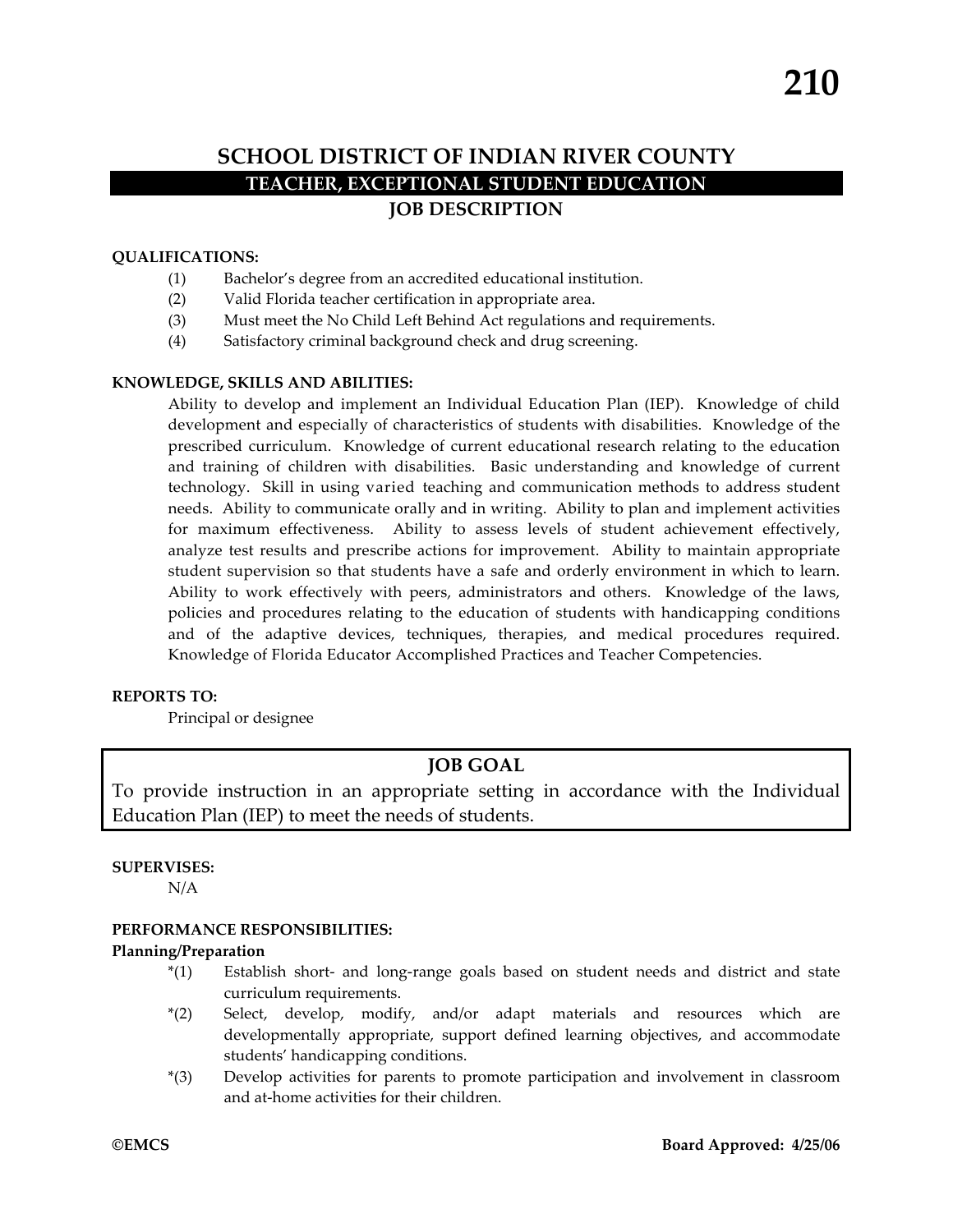### **TEACHER, EXCEPTIONAL STUDENT EDUCATION** (Continued)

- \*(4) Plan and coordinate work of paraprofessionals, volunteers, and parents to obtain maximum benefit from their efforts.
- \*(5) Assist in assessing changing curricular needs and plans for improvement.

## **Administrative/Management**

- \*(6) Provide a learning environment that is enriching, nurturing, and structured, yet flexible within limits.
- \*(7) Maintain a positive, organized and safe learning environment.
- \*(8) Manage time effectively.
- \*(9) Store and maintain orthopedic, classroom, and playground equipment efficiently and safely.
- \*(10) Coordinate and monitor the work of volunteers and paraprofessionals when assigned.
- \*(11) Establish and maintain effective and efficient record keeping procedures, including but not limited to, required individual student plans and reports.
- \*(12) Use effective student behavior management techniques.
- \*(13) Assist in enforcement of school rules, administrative regulations and Board policies.
- \*(14) Use technology resources effectively.

### **Assessment/Evaluation**

- \*(15) Assess each child and write an appropriate Individual Education Plan (IEP) for each child annually.
- \*(16) Develop effective assessment strategies to assist the continuous development of students.
- \*(17) Interpret data for diagnosis, instructional planning and program evaluation.
- \*(18) Communicate, in understandable terms, individual student progress to the student, parents, and professional colleagues who need access to the information.

### **Intervention/Direct Services**

- \*(19) Provide learning experiences based on each student's IEP goals and present materials at the appropriate level for each student.
- \*(20) Revise and update IEP's as needed.
- \*(21) Provide individual and small group instruction to meet individual needs in self‐care.
- \*(22) Provide activities to enable students to achieve goals included on their IEPs.
- \*(23) Provide for doctor‐ordered procedures for students such as administration of medication, tube feeding, and suctioning.
- \*(24) Provide for assisting students in daily living needs, such as toileting, feeding and personal hygiene.
- \*(25) Provide appropriate instructional modification for students with special needs.
- \*(26) Provide inclusion experiences as appropriate in other classrooms.
- \*(27) Recognize overt indicators of student distress or abuse and take appropriate action based on school procedures and law.
- \*(28) Provide instruction on safety procedures and proper handling of materials and equipment as appropriate.
- \*(29) Use appropriate materials, technology and resources to help meet learning needs of assigned students.
- \*(30) Use a variety of instructional strategies appropriate for teaching students from diverse backgrounds with different learning styles and special needs.

### **Collaboration**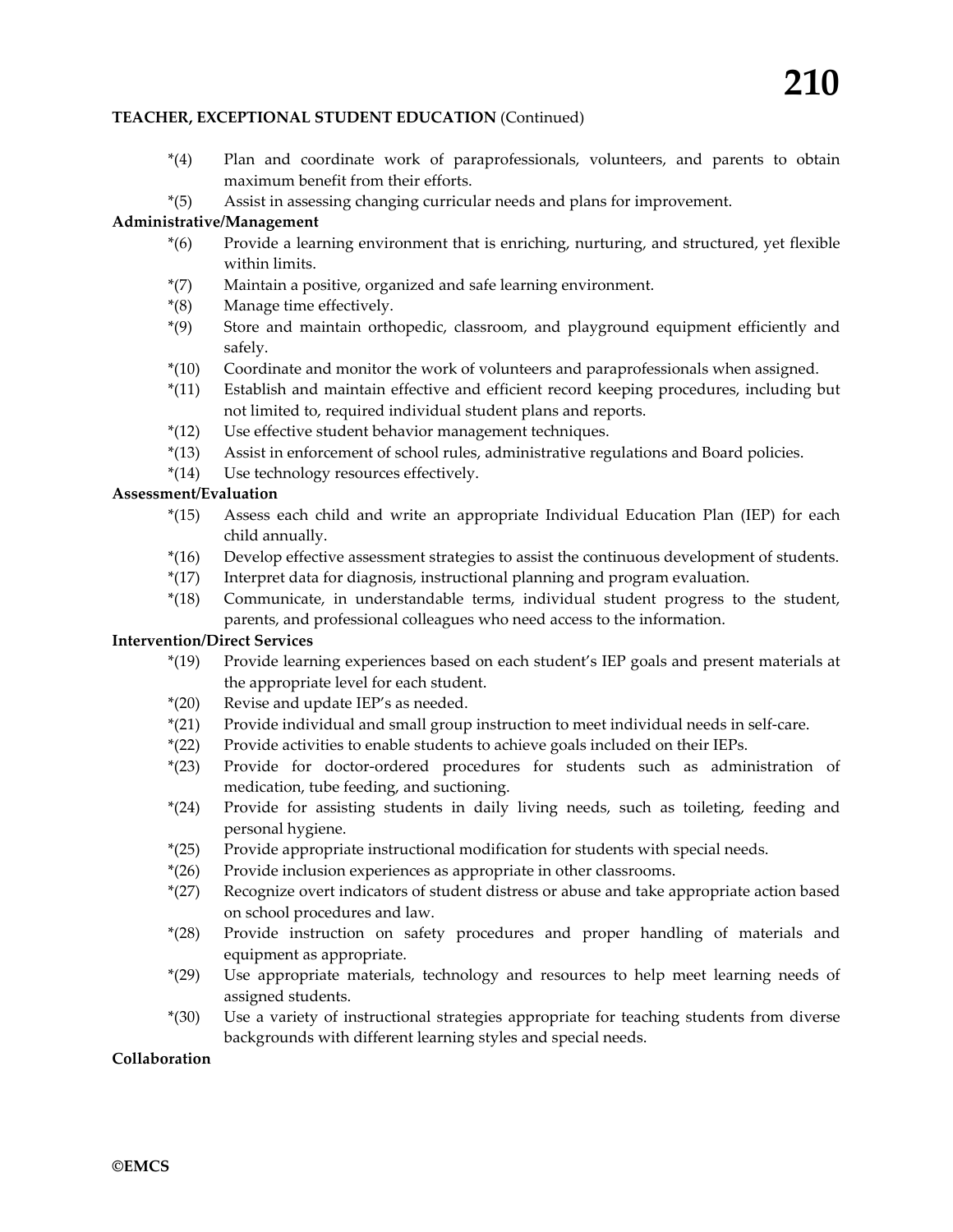### **TEACHER, EXCEPTIONAL STUDENT EDUCATION** (Continued)

- \*(31) Work as a team member with occupational, physical, and speech/language therapists and implement recommendations for positioning, weight-bearing, brace wear and other adaptive devices and therapies necessary for optimal student development.
- \*(32) Communicate regularly with parents through conferences, home visits, phone calls, and notes home to help them follow their child's progress and understand the school program better.
- \*(33) Communicate effectively, both orally and in writing, with other professionals, students, parents and the community.
- \*(34) Collaborate with other professionals and parents after recognizing student distress or abuse.

### **Staff Development**

- \*(35) Assist others in acquiring skills and knowledge in a specific area of responsibility.
- \*(36) Engage in continuing improvement of professional skills and knowledge.
- \*(37) Develop and implement a Professional Development Plan annually in accordance with state and district requirements.

### **Professional Responsibilities**

- \*(38) Act in a professional and ethical manner and adhere at all times to The Code of Ethics and Principles of Professional Conduct of the Education Profession in Florida.
- \*(39) Demonstrate attention to attendance and punctuality.
- \*(40) Prepare all required reports and maintain all appropriate records.
- \*(41) Maintain confidentiality of student and other professional information.
- \*(42) Comply with policies, procedures, and programs, and exercise appropriate professional judgment.
- \*(43) Support school improvement initiatives.
- \*(44) Ensure that student growth/achievement is continuous and appropriate for age group, subject area, and/or student program classification. Perform other tasks consistent with the goals and objectives of this position.

\*Essential Performance Responsibilities

### **PHYSICAL REQUIREMENTS:**

Physical requirements may vary depending on particular assignment.

Light Work: Exerting up to 20 pounds of force occasionally and/or up to 10 pounds of force as frequently as needed to move objects.

Medium Work: Exerting up to 50 pounds of force occasionally, and/or up to 20 pounds of force frequently and/or up to 10 pounds of force as needed to move objects.

Heavy Work: Exerting up to 100 pounds of force occasionally, and/or up to 50 pounds of force frequently and/or up to 20 pounds of force as needed to move objects.

May be required to restrain a physically active individual as a temporary safety measure.

Job Description Supplement(s) 03, 04, 06

### **TERMS OF EMPLOYMENT:**

FLSA Exempt

Instructional Pay Grade 196 days worked per year (10 months)